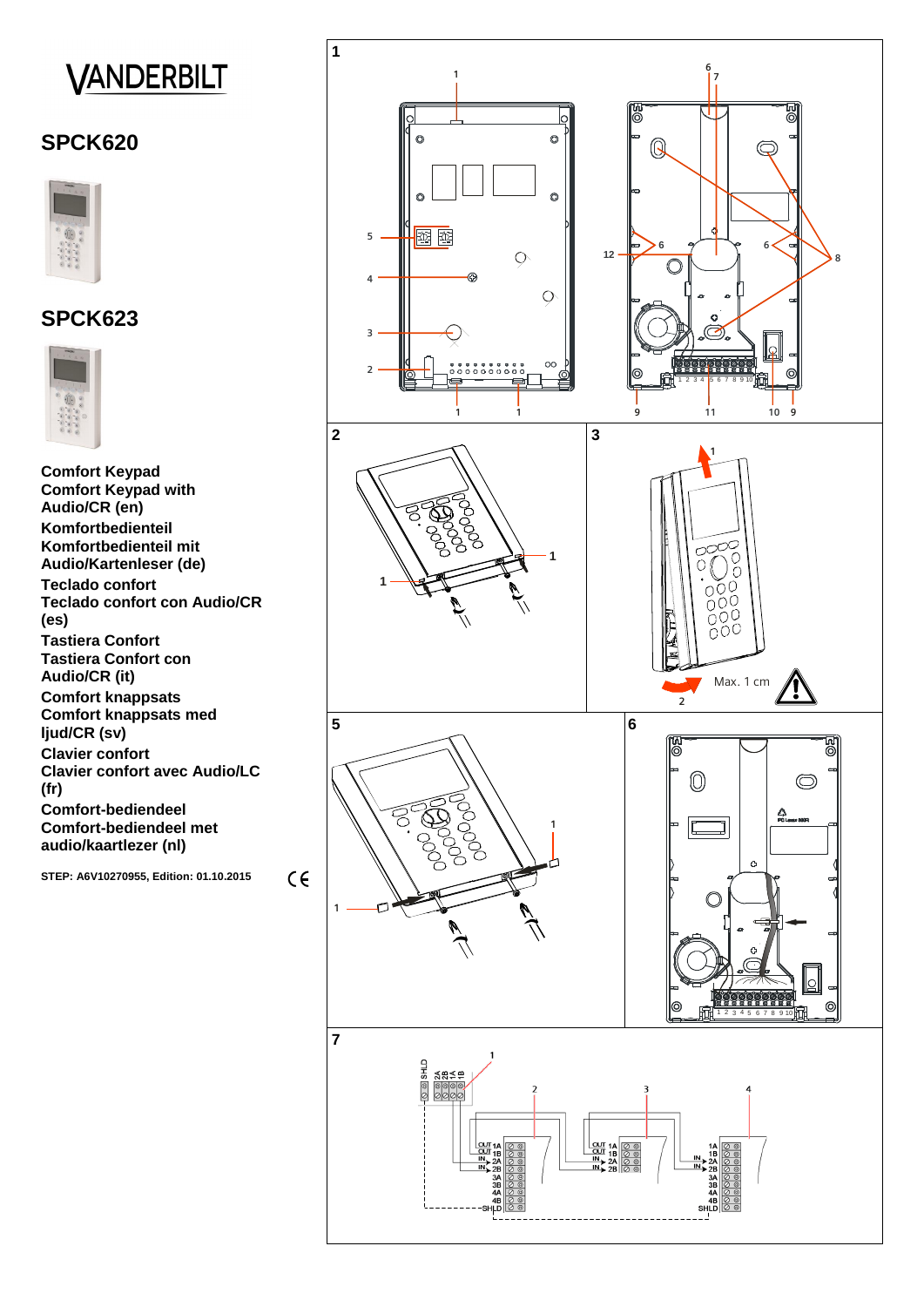# **English – Instructions**

**Attention:** This device shall only be connected to power supplies compliant to EN60950-1, chapter 2.5 ("limited power source").

#### **Risk of damage to the device**

- Use the device only indoors and in dry environments.
- Do not expose it to dripping or splashing water.
- Do not let the contact areas of the board get dusty and do not touch them with your bare hands.

# **EC Declaration of Conformity**

Hereby, Vanderbilt International (IRL) Ltd declares that this radio equipment type is in compliance with all relevant EU Directives for CE marking. From 20/04/2016 it is in compliance with Directive 2014/30/EU (Electromagnetic Compatibility Directive) and Directive 2014/35/EU (Low Voltage Directive). From 13/06/2016 it is also in compliance with Directive 2014/53/EU (Radio Equipment Directive). The full text of the EU declaration of conformity is available at: <http://pcd.vanderbiltindustries.com/doc/SPC>

## **Product description**

The SPCK620 is equipped with soft keys and large graphical LCD for easy operation. The functionality can be enhanced with key switch expander SPCE110 or indication expander SPCE120.

The SPCK623 is equipped with a proximity card reader (125 kHz EM 4102) for easy user access, soft keys, large graphical LCD and voice annunciation support. The functionality can be enhanced with key switch expander SPCE110 or indication expander SPCE120.

# **Product overview (Figure 1)**

| Lugs holding the PCB                     |
|------------------------------------------|
|                                          |
| Tamper switch                            |
| Card Reader (only SPCK 623)              |
| Fixing screw for printed circuit board   |
| Rotary switches                          |
|                                          |
|                                          |
| Holes for fastening                      |
|                                          |
| Corrugated-head screw for arcing contact |
| Screw terminal                           |
|                                          |
|                                          |

#### **Installation**

#### **Opening the housing**

- 1. Loosen the screws by a couple of turns (Fig. 2).
- 2. Push the lugs downwards and slightly lift the cover using a screwdriver (Fig. 2 item 1).
- 3. Lift the cover by approx. 1 cm and push it upwards (Fig. 3).

#### **Connecting cables**

- **1** | SPC controller
- **2** Previous expander
- **3** SPCK620/623
- **4** Next expander

- 1. Insert the cable through the cable entry hole in the base (Fig. 1 item 7). If necessary, carefully remove the breakout pieces (Fig. 1 item 6).
- 2. Connect the individual wires to the screw terminals (see the following table and Fig. 6).
- 3. Attach the cable with a cable tie (Fig. 6).

| See Fig. 1, item 11: Contact pins |                     |                                    |
|-----------------------------------|---------------------|------------------------------------|
| <b>Contact pin</b>                | <b>Abbreviation</b> | <b>Function</b>                    |
|                                   | LS -                | Loudspeaker negative (black cable) |
|                                   | LS +                | Loudspeaker positive (red cable)   |
|                                   | 1 A                 | X-BUS                              |
|                                   | 1 B                 | X-BUS                              |
| 5                                 | 2 A                 | X-BUS                              |
| 6                                 | 2 B                 | X-BUS                              |
|                                   | 0 V                 | Power supply negative              |
| 8                                 | $+12$               | Power supply positive              |
| 9                                 | SCL                 | Not used                           |
| 10                                | ISDA                | Not used                           |

#### **Mounting the base**

 $\Delta$ 

Make sure to mount the unit only on surfaces that are sufficiently hard and rigid.

- 1. Mark 3 holes for the fixing screws (Fig. 1 item 8) and one for the safety screw (Fig. 1 item 10).
- 2. Drill the holes and screw the base.

#### **Mounting the cover**

- 1. Hook the top of the cover into the base and push downward.
- 2. Push back the upper part of the housing.

The two lugs on the base engage with the corresponding recesses in the cover.

 $\sqrt{1}$ der Norm EN60950-1, Kapitel 2.5 ("begrenzte Stromquelle") entsprechen

3. Tighten the two screws at the bottom of the unit and seal them using the supplied seals (Fig. 5).

## **Wiring the X-BUS interface**

The X-BUS interface provides connection of expanders and keypads to the SPC controller. The X-BUS can be wired in a number of different configurations depending on the installation requirements.

NOTE: Maximum System cable length = number of Expanders and Keypads in the system x maximum distance for cable type.

| Cable type                          | <b>Distance</b> |
|-------------------------------------|-----------------|
| CQR standard alarm cable            | 1200 m          |
| UTP category: 5 (solid core)        | 1400 m          |
| Belden 9829                         | 1400 m          |
| IYSTY $2 \times 2 \times 0.6$ (min) | 400 m           |

Fig. 7 shows the wiring of the X-BUS to an expander/controller and the following expander/controller in Spur Configuration. Terminals 3A/3B and 4A/4B (if available for this module) are only used for using a branch wiring technique. If using a Spur configuration, the last device is not wired back to the controller.

#### **See Fig. 7: Wiring of expanders**

Please refer to SPC Configuration Manual of connected controller for further wiring instructions, shielding, specifications and limitations.

#### **X-BUS addressing**

For addressing, reconfiguration, device location, monitoring, editing of names, X-BUS type of communication, failure timer please refer to SPC Configuration Manual.

#### **Technical data**

| <b>LCD-display</b>                     | 128 x 64 pixels (approx. 6 x 20 characters)                           |
|----------------------------------------|-----------------------------------------------------------------------|
| <b>Operating current</b>               | SPCK620: Max. 155 mA at 12 VDC<br>SPCK623: Max. 230 mA at 12 VDC      |
| <b>Quiescent current</b>               | SPCK620: Max. 55 mA at 12 VDC<br>SPCK623: Max. 110 mA at 12 VDC       |
| <b>Operating voltage</b>               | $9.5 - 14$ VDC                                                        |
| <b>Field bus</b>                       | X-BUS on RS-485 (307 kb/s)                                            |
| <b>Tamper protection</b>               | Type B (per EN50131-3)                                                |
| <b>Tamper contact</b>                  | Front / back tamper                                                   |
| <b>Card reader</b>                     | SPCK623:<br>Integrated (125kHz, EM 4102)                              |
| <b>Audio</b>                           | <b>SPCK623:</b><br>Supported via integrated speaker and<br>microphone |
| <b>Operating temperature</b>           | $5^\circ \sim +40$ °C                                                 |
| <b>Relative humidity</b>               | Max. 90 % (non-condensing)                                            |
| Colour                                 | RAL 9003 (signal white)                                               |
| <b>Mounting</b>                        | Flat surface, wall-mounted                                            |
| <b>Housing</b>                         | Plastic housing (Polycarbonate)                                       |
| Dimensions (W x H x D)                 | 112 x 185 x 28 mm                                                     |
| Weight                                 | $0.38$ kg                                                             |
| <b>Housing protection/IP</b><br>rating | <b>IP30</b>                                                           |
| <b>Standards</b>                       | EN50131-3:2009, Grade 3, class II, Type B                             |

# **Deutsch – Anweisungen**

**Achtung:** Dieses Gerät darf nur an Stromquellen angeschlossen werden, die

# **Gefahr von Schäden am Gerät!**

- Das Gerät nur in trockenen Innenräumen verwenden.
- Das Gerät weder Tropf- noch Spritzwasser aussetzen.
- Darauf achten, dass die Kontakte an der Platte staubfrei sind und Kontakte nicht mit bloßen Händen berühren.

# **EG-Konformitätserklärung**

Hiermit erklärt Vanderbilt International (IRL) Ltd, dass dieser Funkgerätetyp den Anforderungen aller relevanten EU-Richtlinien für die CE-Kennzeichnung entspricht. Ab dem 20.04.2016 entspricht er der Richtlinie 2014/30/EU (Richtlinie über elektromagnetische Verträglichkeit) und der Richtlinie 2014/35/EU (Niederspannungsrichtlinie). Ab dem 13.06.2016 entspricht er außerdem der Richtlinie 2014/53/EU (Richtlinie über Funkanlagen). Der vollständige Text der EU-Konformitätserklärung steht unter

<http://pcd.vanderbiltindustries.com/doc/SPC> zur Verfügung.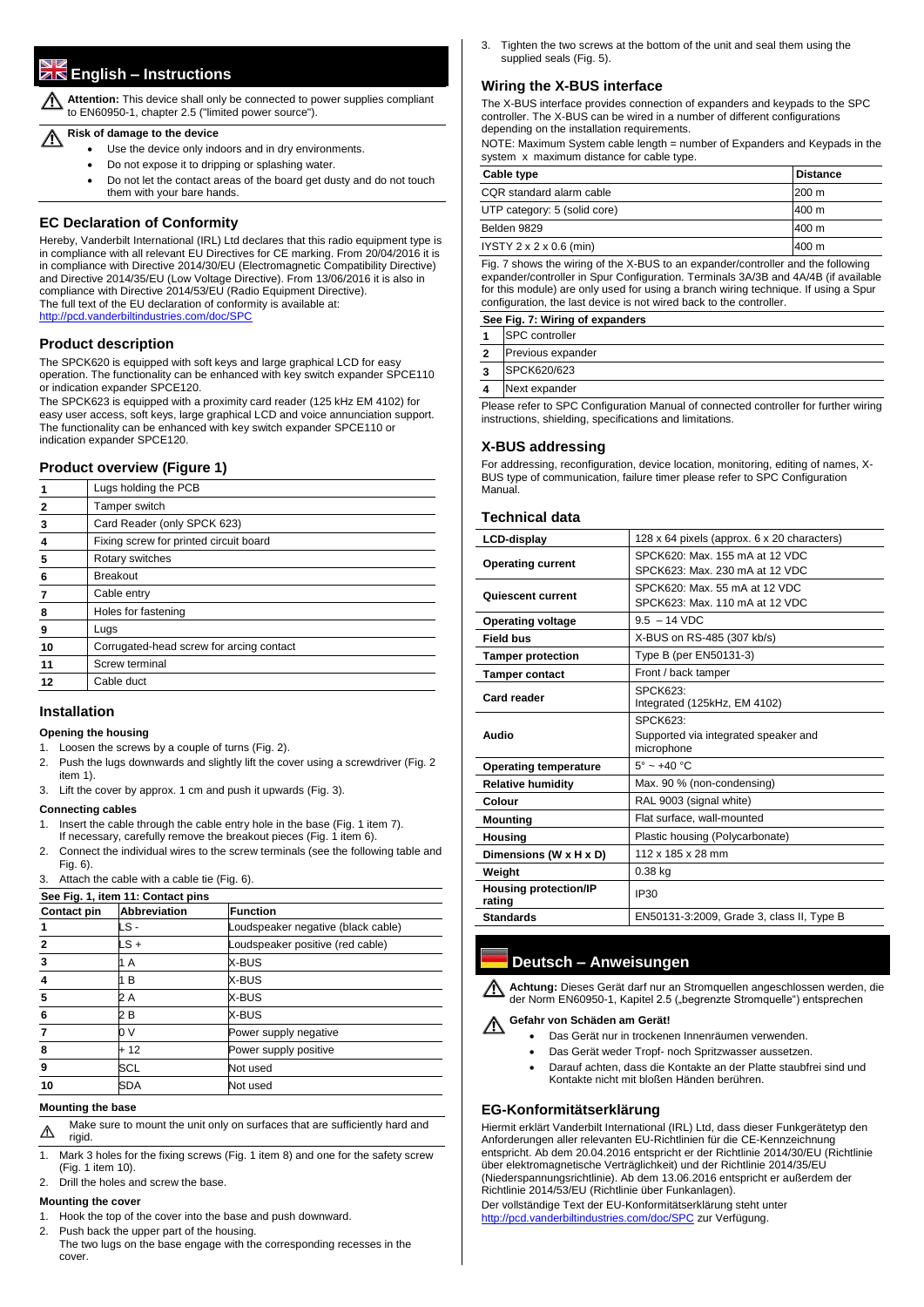# **Produktbeschreibung**

Das SPCK620 verfügt über Softkeys und ein großes grafisches Display (LCD ) für eine einfache Bedienung. Der Funktionsumfang kann mit einem Schlüsselschalter-Erweiterungsmodul SPCE110 oder einem Anzeige-Erweiterungsmodul SPCE120 erweitert werden.

Das SPCK623 verfügt über einen Proxy-Kartenleser (125 kHz EM 4102) für einen einfachen Benutzerzugang, Softkeys, ein großes LCD-Display und unterstützt Sprachansage. Der Funktionsumfang kann mit einem Schlüsselschalter-Erweiterungsmodul SPCE110 oder einem Anzeige-Erweiterungsmodul SPCE120 erweitert werden.

# **Produktübersicht (Abbildung 1)**

| Haltelaschen der Platine              |
|---------------------------------------|
| Sabotagekontakt                       |
| Kartenleser (nur SPCK 623)            |
| Befestigungsschraube für Leiterplatte |
| <b>Drehschalter</b>                   |
| Durchbruch                            |
| Kabeleinführung                       |
| Befestigungsbohrungen                 |
| Laschen                               |
| Rändelschraube für Kurzschlusskontakt |
| Schraubklemme                         |
| Kabelführung                          |
|                                       |

# **Siehe Abb. 1, Element 11: Anschlüsse Anschluss Abkürzung Funktion 1 LS** - **Lautsprecher negativ (schwarzes Kabel) 2** LS + Lautsprecher positiv (rotes Kabel) **3 1** A **X-BUS 4** 1 B X-BUS **5** 2 A X-BUS **6** 2 B X-BUS **7 b** 0 V Stromversorgung, Minuspol **8** + 12 Stromversorgung, Pluspol **9** SCL nicht benutzt 10 **SDA** nicht benutzt

# **Installation**

#### **Öffnen des Gehäuses**

 $\Delta$ Das Gerät nur auf ausreichend harten und festen Oberflächen montieren.

- 1. Die Schrauben mit mehreren Umdrehungen lösen (Abb. 2).
- 2. Die Laschen nach unten drücken und das Gehäuse mit einem Schraubendreher leicht nach oben abheben (Abb. 2, Element 1).
- 3. Das Gehäuse ca. 1 cm abheben und dann nach oben schieben (Abb. 3).

#### **Anschließen der Kabel**

1. Das Kabel durch die dafür vorgesehene Öffnung im Unterteil einführen (Abb. 1, Element 7).

Die Durchbruchteile vorsichtig ausbrechen (Abb. 1, Element 6) (wenn erforderlich).

- 2. Die einzelnen Drähte an den Schraubklemmen anschließen (siehe Tabelle unten und Abb. 6).
- 3. Das Kabel mit einem Kabelbinder befestigen (Abb. 6).

#### **Montieren des Gehäuses**

- 1. Die Lage der drei Bohrungen für die Befestigungsschrauben (Abb. 1, Element 8) und die Bohrung für die Sicherungsschraube markieren (Abb. 1, Element 10).
- 2. Die Löcher für die Befestigungsschrauben bohren und das Unterteil festschrauben.

#### **Gehäusemontage**

1. Gehäuseoberteil in das Unterteil einhaken und nach unten drücken.

- 
- 2. Gehäuseoberteil nach hinten schieben.

Die beiden Laschen am Unterteil passen in die entsprechenden Aussparungen im Oberteil.

3. Die beiden Schrauben an der Unterseite anziehen und mit den mitgelieferten Plomben abdecken (Abb. 5).

#### **Riesgo de daños en el dispositivo**  $\sqrt{N}$

# **Verdrahtung der X-BUS-Schnittstelle**

Die X-BUS-Schnittstelle stellt die Verbindungen von Erweiterungsmodulen und Bedienteilen zum SPC-Controller bereit. Der X-BUS kann je nach Anforderungen der Installation auf unterschiedliche Weise verdrahtet werden.

**HINWEIS:** Maximale Systemkabellänge = Anzahl von Erweiterungsmodulen und Bedienteilen im System mal maximale Entfernung für den jeweiligen Kabeltyp.

| Kabeltyp                             | Länge |
|--------------------------------------|-------|
| CQR-Standardalarmkabel               | 200 m |
| UTP-Kategorie: 5 (Massivdrahtleiter) | 400 m |
| Belden 9829                          | 400 m |
| IYSTY $2 \times 2 \times 0.6$ (min.) | 400 m |

Abb. 7 zeigt die Verdrahtung des X-BUS mit dem Erweiterungsmodul/Controller und das/den folgende/n Erweiterungsmodul/Controller in Stichleitungskonfiguration. Die Klemmen 3A/3B und 4A/4B (wenn an diesem Modul vorhanden) werden nur für Abzweigverdrahtungen verwendet. Bei einer Stichleitungskonfiguration hat das letzte Gerät keine Rückleitung zum Zentrale.

#### **Siehe Abb. 7: Verdrahtung von Erweiterungsmodulen**

- **1** SPC-Zentrale
- **2** Vorangegangene Erweiterung
- **3** SPCK620/623
- **4** Nächste Erweiterung

Weitere Einzelheiten zur Verdrahtung und Abschirmung sowie Spezifikationen und Einschränkungen enthält das SPC-Konfigurationshandbuch des angeschlossenen Controllers.

# **X-BUS-Adressierung**

Einzelheiten zu Adressierung, Neukonfiguration, Geräteanordnung, Überwachung, Namensbearbeitung, X-BUS-Kommunikationstyp, Ausfall-Timer enthält das SPC-Konfigurationshandbuch.

# **Technische Daten**

| <b>LC-Display</b>                     | 128 x 64 Bildpunkte (ca. 6 x 20 Zeichen)                            |
|---------------------------------------|---------------------------------------------------------------------|
| <b>Betriebsstrom</b>                  | SPCK620: max. 155 mA bei 12 VDC<br>SPCK623: max. 230 mA bei 12 VDC  |
| <b>Ruhestrom</b>                      | SPCK620: max. 55 mA bei 12 VDC<br>SPCK623: max. 110 mA bei 12 VDC   |
| <b>Betriebsspannung</b>               | 9,5-14 V DC                                                         |
| <b>Feldbus</b>                        | X-BUS über RS485 (307 kBit/s)                                       |
| Sabotageschutz                        | Typ B (gemäß EN50131-3)                                             |
| Sabotagekontakt                       | Sabotageschalter auf der Frontplatte und<br>rückwärtig              |
| Kartenleser                           | SPCK623: Integriert (125 kHz, EM 4102)                              |
| Audio                                 | SPCK623: unterstützt durch integrierte<br>Lautsprecher und Mikrofon |
| Betriebstemperatur                    | $+5 - +40$ °C                                                       |
| <b>Rel. Luftfeuchtigkeit</b>          | max. 90 % (nicht kondensierend)                                     |
| Farbe                                 | RAL 9003 (Signalweiß)                                               |
| <b>Montage</b>                        | ebener Untergrund, Wandmontage auf Putz                             |
| Gehäuse                               | Kunststoffgehäuse (Polykarbonat)                                    |
| Abmessungen (B $\times$ H $\times$ T) | $112 \times 185 \times 28$ mm                                       |
| Gewicht                               | $0,38$ kg                                                           |
| <b>Schutzklasse</b>                   | <b>IP30</b>                                                         |
| <b>Normen</b>                         | EN50131-3:2009, Grad 3, Klasse II, Typ B                            |

# **Español – Instrucciones**

**Atención:** Este dispositivo únicamente se conectará a fuentes de  $\sqrt{2}$ alimentación que cumplan la norma EN60950-1, capítulo 2.5 ("Fuente de alimentación limitada").

- Utilice el dispositivo únicamente en interiores y en entornos secos.
- No lo exponga al goteo ni a salpicaduras de agua.
- No deje que las superficies de contacto de la placa se cubran de polvo, y no las toque con las manos desnudas.

# **Declaración de conformidad CE**

Por la presente, Vanderbilt International (IRL) Ltd declara que este tipo de equipo de radio cumple con todas las directivas de la UE relevantes para el marcado CE. Desde el 20/04/2016 cumple con la directiva 2014/30/UE (directiva de compatibilidad electromagnética) y con la directiva 2014/35/UE (directiva sobre baja tensión). Desde el 13/06/2016 cumple también con la directiva 2014/53/UE (directiva de equipos radioeléctricos).

El texto completo de la declaración UE de conformidad está disponible en <http://pcd.vanderbiltindustries.com/doc/SPC>

# **Descripción del producto**

El SPCK620 está equipado con teclas programables y una amplia pantalla LCD, lo que facilita su manejo. Sus funciones se pueden mejorar con un módulo de expansión de interruptor de llave SPCE110 ó un módulo de expansión de indicación SPCE120.

El SPCK623 está equipado con un lector de tarjeta de proximidad (125 kHz EM 4102) para un acceso más fácil del usuario, teclas programables, una amplia pantalla LCD y soporte de ayuda vocal. Sus funciones se pueden mejorar con un módulo de expansión de interruptor de llave SPCE110 ó un módulo de expansión de indicación SPCE120.

# **Visión general del producto (figura 1)**

| Ojales de sujeción de la placa                      |
|-----------------------------------------------------|
| Interruptor de tamper                               |
| Lector de tarjetas (sólo en el SPCK 623)            |
| Tornillo de sujeción para placa de circuito impreso |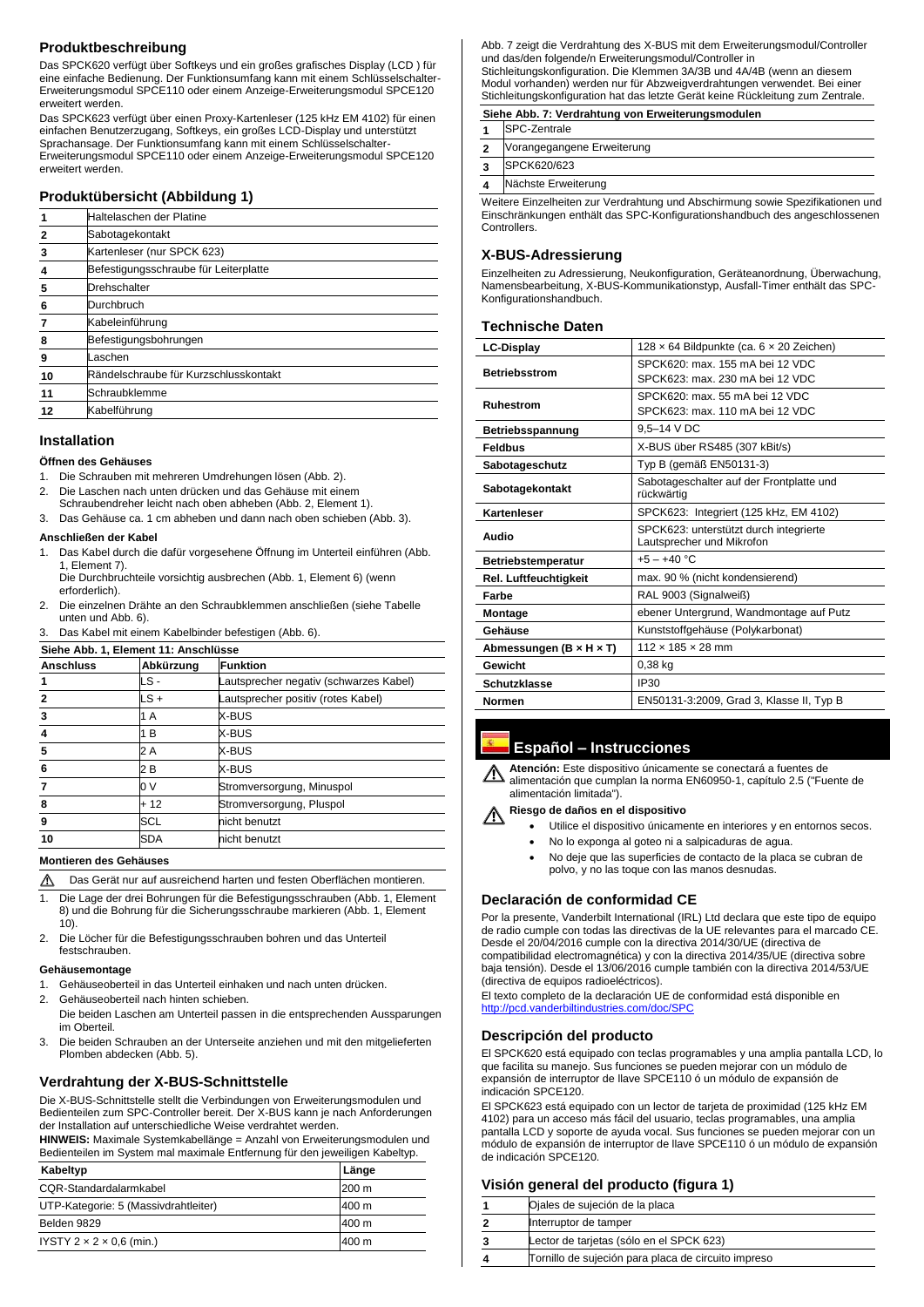| 5  | Conmutadores rotativos                            |
|----|---------------------------------------------------|
| 6  | Punto de apertura                                 |
|    | Entrada de cables                                 |
| 8  | Orificios para sujeción                           |
| 9  | Ojales                                            |
| 10 | Tornillo de cabeza ondulada para contacto de arco |
| 11 | Terminal atornillado                              |
| 12 | Conducto de cables                                |

# **Instalación**

#### **Apertura de la carcasa**

- 1. Afloje los tornillos con un par de vueltas (fig. 2).
- 2. Empuje el casquillo hacia abajo y levante la tapa ligeramente con un destornillador (fig. 2 elemento 1).
- 3. Levante la tapa aprox. 1 cm y empújela hacia arriba (fig. 3).

#### **Conexión de los cables**

1. Inserte el cable a través del orificio de entrada de cables situado en la base (fig. 1 elemento 7). Si es necesario, retire con cuidado las piezas de los puntos de apertura (figura

1 elemento 6).

- 2. Conecte los diferentes cables a los terminales atornillados correspondientes (véase la siguiente tabla y la fig. 6).
- 3. Fije el cable con un lazo de cable (fig. 6).

| Véase fig. 1, elemento 11: pins de contacto |             |                                |
|---------------------------------------------|-------------|--------------------------------|
| Pin de<br>contacto                          | Abreviatura | Función                        |
|                                             | LS -        | Altavoz negativo (cable negro) |
| $\mathbf{2}$                                | LS +        | Altavoz positivo (cable rojo)  |
| 3                                           | 1 A         | X-Bus                          |
| 4                                           | 1 B         | X-Bus                          |
| 5                                           | 2 A         | X-Bus                          |
| 6                                           | 2 B         | X-Bus                          |
|                                             | 0 V         | Alimentación polo negativo     |
| 8                                           | $+12$       | Alimentación polo positivo     |
| 9                                           | SCL         | Sin función                    |
| 10                                          | SDA         | Sin función                    |

#### **Montaje de la base**

Asegúrese de montar la unidad sólo en aquellas superficies que sean lo ⚠ suficientemente duras y rígidas.

- 1. Marque 3 orificios para los tornillos de sujeción (fig. 1 elemento 8) y uno para el tornillo de seguridad (fig. 1 elemento 10).
- 2. Taladre los orificios y atornille la base.

#### **Montaje de la tapa**

- 1. Enganche la parte superior de la tapa en la base y empújela hacia abajo.
- 2. Empuje hacia atrás la parte superior de la carcasa.
- Los dos ojales de la base deben encajar con las correspondientes ranuras de la tapa.
- 3. Apriete los dos tornillos en el fondo de la unidad y cúbralos con los precintos suministrados (fig. 5).

# **Cableado de la interfaz X-BUS**

La interfaz X-BUS permite conectar módulos de expansión y teclados al controlador SPC. El X-BUS se puede cablear con un gran número de configuraciones diferentes según los requisitos de la instalación.

**NOTA:** Longitud máxima de cables del sistema = número de módulos de expansión y teclados del sistema x distancia máxima del tipo de cable.

#### **Risque d'endommagement de l'appareil**  $\bigwedge$

| Tipo de cable                        | <b>Distancia</b> |
|--------------------------------------|------------------|
| Cable de alarma estándar CQR         | 200 m            |
| Categoría UTP: 5 (núcleo sólido)     | 400 m            |
| Belden 9829                          | 400 m            |
| IYSTY $2 \times 2 \times 0.6$ (min.) | 400 m            |

La fig. 7 muestra el cableado del X-BUS a un módulo de expansión/controlador y al siguiente módulo de expansión/controlador en configuración en punta. Los terminales 3A/3B y 4A/4B (en caso de que estén disponibles para este módulo) sólo se utilizan para emplear una técnica de cableado de bifurcación. Si emplea una configuración en punta, el último dispositivo no se conecta al controlador.

Le texte intégral de la déclaration de conformité aux directives de l'Union européenne est disponible à<http://pcd.vanderbiltindustries.com/doc/SPC>

#### **Véase Fig. 7: Cableado de módulos de expansión**

- **1** Controlador SPC
- **2** Módulo de expansión anterior
- **3** SPCK620/623
- **4** Módulo de expansión posterior

Consulte, en el Manual de configuración de SPC del controlador conectado, otras instrucciones sobre cableado, apantallamiento, especificaciones y limitaciones de los cables.

# **Direccionamiento X-BUS**

Para más información sobre direccionamiento, reconfiguración, ubicación de dispositivos, supervisión, edición de nombres, tipo de comunicación X-BUS o fallo del temporizador, consulte el Manual de configuración de SPC.

# **Datos técnicos**

| <b>Pantalla LCD</b>              | 128 x 64 píxeles (aprox. 6 x 20 caracteres) |
|----------------------------------|---------------------------------------------|
| Corriente de funcionamiento      | SPCK620: máx. 155 mA a 12 VCC               |
|                                  | SPCK623: máx. 230 mA a 12 VCC               |
|                                  | SPCK620: máx. 55 mA a 12 VCC                |
| Corriente de reposo              | SPCK623: máx. 110 mA a 12 VCC               |
| Voltaje de funcionamiento        | $9,5 - 14$ V CC                             |
| Bus de campo                     | X-BUS sobre RS-485 (307 kb/s)               |
| Protección de tamper             | Tipo B (por EN50131-3)                      |
| Contacto de tamper               | Tamper frontal/trasero                      |
| Lector de tarjetas               | SPCK623: integrado (125 kHz, EM 4102)       |
| Audio                            | SPCK623: soportado mediante altavoz y       |
|                                  | micrófono integrados                        |
| Temperatura de<br>funcionamiento | $5^\circ \sim +40^\circ \text{C}$           |
| <b>Humedad relativa</b>          | Máx. 90% (sin condensación)                 |
| Color                            | RAL 9003 (blanco señal)                     |
| Montaje                          | En superficie plana, mural                  |
| Carcasa                          | Carcasa de plástico (policarbonato)         |
| Dimensiones (An. x Al. x Pr.)    | 112 x 185 x 28 mm                           |
| Peso                             | $0,38$ kg                                   |
| Protección de la carcasa         | <b>IP30</b>                                 |
| <b>Estándares</b>                | EN50131-3:2009, Grado 3, clase II, Tipo B   |

# **Français – Instructions**

**Attention :** Cet appareil ne doit être connecté qu'à des sources d'alimentation électrique conformes à la norme EN60950-1, chapitre 2.5 (« Source d'énergie limitée »).

- Utilisez l'appareil uniquement à l'intérieur, dans des environnements secs.
- Ne l'exposez pas aux ruissellements ni aux éclaboussures.
- Empêchez l'accumulation de poussière sur les surfaces de contact de la carte et ne les touchez pas les mains nues.

# **Déclaration de conformité CE**

Par la présente, Vanderbilt International (IRL) Ltd déclare que le type d'équipement radio considéré est en conformité avec toutes les directives UE applicables relatives au marquage CE. Il sera en conformité avec les directives 2014/30/UE (directive compatibilité électromagnétique (CEM)) et 2014/35/UE (directive basse tension) à compter du 20.04.2016. Il sera également en conformité avec la directive 2014/53/UE (directive dite RED relative à l'équipement radio) à compter du 13.06.2016.

# **Description du produit**

Le SPCK620 possède des touches programmables et un écran LCD graphique grande taille facilitant l'utilisation. Ses fonctions peuvent être étendues en ajoutant le transpondeur d'interrupteur à clé SPCE110 ou le transpondeur d'indication SPCE120.

Le SPCK623 est équipé d'un lecteur de badges de proximité (125 kHz EM 4102) facilitant l'accès des utilisateurs, de touches programmables, d'un grand écran LCD graphique et de fonctions d'annonce vocale. Ses fonctions peuvent être étendues en ajoutant le transpondeur d'interrupteur à clé SPCE110 ou le transpondeur d'indication SPCE120.

## **Vue d'ensemble du produit (figure 1)**

|    | Pattes maintenant la carte de circuit imprimé       |  |
|----|-----------------------------------------------------|--|
|    | Commutateur d'autosurveillance                      |  |
| 3  | Lecteur de carte (uniquement sur le SPCK 623)       |  |
|    | Vis de fixation pour la carte de circuit imprimé    |  |
| 5  | Roues codeuses d'adressage                          |  |
| 6  | Perforation                                         |  |
|    | Entrée de câble                                     |  |
| 8  | Orifices de fixation                                |  |
| 9  | Pattes                                              |  |
| 10 | Orifice pour vis d'autosurveillance à l'arrachement |  |
| 11 | Bornier                                             |  |
| 12 | Goulotte pour câble                                 |  |
|    |                                                     |  |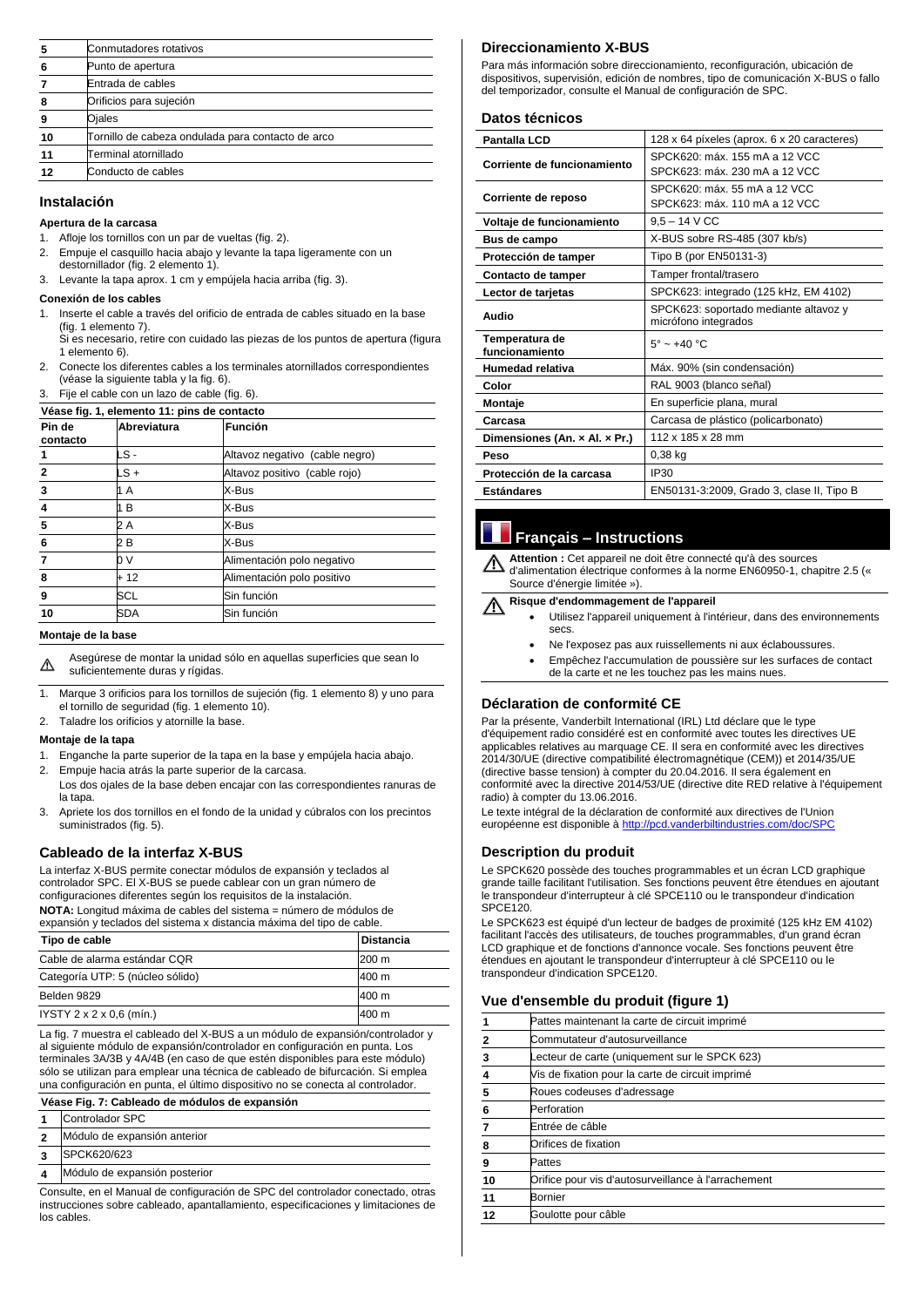# **Installation**

#### **Ouverture du boîtier**

- 1. Desserrez les vis de quelques tours (fig. 2).
- 2. Abaissez les pattes et soulevez légèrement le couvercle au moyen d'un tournevis (fig. 2, réf. 1).
- 3. Soulevez le couvercle d'environ 1 cm et poussez-le vers le haut (fig. 3).

#### **Branchement des câbles**

- 1. Insérez le câble au travers de l'orifice pratiqué sur le fond (fig. 1, réf. 7). Le cas échéant, retirez avec précaution les pièces de cassure (fig. 1 réf. 6).
- 2. Connectez chacun des fils aux bornes (voir le tableau ci-dessous et la fig. 6).
- 3. Attachez le câble avec un attache-câble (fg. 6).

| Voir fig. 1, réf. 11 : Bornes |             |                                              |
|-------------------------------|-------------|----------------------------------------------|
| <b>Borne</b>                  | Abréviation | <b>Fonction</b>                              |
|                               | LS -        | Borne négative du haut-parleur (câble noir)  |
| $\mathbf{2}$                  | LS +        | Borne positive du haut-parleur (câble rouge) |
| 3                             | 1 A         | X-BUS                                        |
| 4                             | 1 B         | X-BUS                                        |
| 5                             | 2 A         | X-BUS                                        |
| 6                             | 2 B         | X-BUS                                        |
|                               | 0 V         | Alimentation, borne négative                 |
| 8                             | + 12        | Alimentation, borne positive                 |
| 9                             | SCL         | Non utilisé                                  |
| 10                            | SDA         | Non utilisé                                  |

#### **Fixation de l'embase**

Assurez-vous de ne monter l'unité que sur des surfaces suffisamment dures  $\Delta$ et rigides.

- 1. Marquez 3 trous pour les vis de fixation (fig. 1, réf. 8) et un pour la vis de sécurité (fig. 1, réf. 10).
- 2. Percez les vis et vissez l'embase.

#### **Montage du couvercle**

- 1. Accrochez la partie supérieure du couvercle dans l'embase et appuyez vers le bas.
- 2. Relevez la partie supérieure du boîtier.
- 3. Les deux pattes situées sur l'embase entrent dans les encoches correspondantes du couvercle.
- 4. Resserrez les deux vis situées sur le fond de l'unité et couvrez-les avec les plombs de sécurité fournis (fig. 5).

# **Câblage de l'interface X-BUS**

L'interface X-BUS permet la connexion des transpondeurs et des claviers à la centrale SPC. Le X-BUS peut être câblé selon plusieurs configurations différentes en fonction des besoins d'installation.

**REMARQUE :** longueur maximale du câble système = nombre de transpondeurs et de claviers dans le système x distance maximale pour le type de câble.

| Type de câble                       | <b>Distance</b> |
|-------------------------------------|-----------------|
| Câble d'alarme CQR standard         | 1200 m          |
| Catégorie UTP : 5 (âme pleine)      | 1400 m          |
| Belden 9829                         | 400 m           |
| IYSTY $2 \times 2 \times 0.6$ (min) | 400 m           |

#### **Pericolo danneggiamento dispositivo** V.

La fig. 7 montre le câblage du X-BUS sur un transpondeur/une centrale et le transpondeur/la centrale suivante en configuration en boucle ouverte. Les bornes 3A/3B et 4A/4B (si disponibles pour ce module) ne sont utilisées que pour un câblage en branche. Si vous utilisez une configuration en boucle ouverte, le dernier périphérique n'est pas câblé en retour sur la centrale.

#### **Voir la Fig. 7 : câblage de transpondeurs**

- **1** Contrôleur SPC
- **2** Transpondeur précédent
- **3** SPCK620/623
- **4** Transpondeur suivant

Veuillez vous référez au manuel de configuration du SPC de la centrale connectée

pour obtenir des instructions de câblage, de blindage, des spécifications et des limitations supplémentaires

# **Adressage du X-BUS**

Pour l'adressage, la reconfiguration, la localisation du périphérique, la surveillance, l'édition des noms, le type de communication X-BUS, le minuteur de panne, veuillez vous référer au manuel de configuration du SPC.

# **Caractéristiques techniques**

| <b>Écran LCD</b>                  | 128 x 64 pixels (env. 6 x 20 caractères)                       |  |
|-----------------------------------|----------------------------------------------------------------|--|
| <b>Courant de service</b>         | SPCK620: 155 mA max. à 12 VCC<br>SPCK623: 230 mA max. à 12 VCC |  |
| <b>Courant de repos</b>           | SPCK620 : 55 mA maxi à 12 VCC<br>SPCK623: 110 mA max. à 12 VCC |  |
| <b>Tension de service</b>         | $9,5 - 14$ V CC                                                |  |
| <b>Bus de terrain</b>             | X-BUS sur RS-485 (307 ko/s)                                    |  |
| <b>Protection</b><br>antisabotage | Type B (selon EN50131-3)                                       |  |

| <b>Contact</b>                                     | Contact frontal/arrière                                               |  |
|----------------------------------------------------|-----------------------------------------------------------------------|--|
| d'autosurveillance                                 |                                                                       |  |
| Lecteur de badges                                  | SPCK623 : Intégré (125kHz, EM 4102)                                   |  |
| <b>Audio</b>                                       | SPCK623 : Prise en charge via haut-parleurs et<br>microphone intégrés |  |
| Température de<br>service                          | $5^\circ \sim +40^\circ C$                                            |  |
| 90 % max. (sans condensation)<br>Humidité relative |                                                                       |  |
| Couleur                                            | RAL 9003 (blanc signal)                                               |  |
| <b>Montage</b>                                     | Surface plane, montage mural                                          |  |
| <b>Boîtier</b>                                     | Boîtier en plastique (polycarbonate)                                  |  |
| Dimensions (I x H x P)                             | 112 x 185 x 28 mm                                                     |  |
| <b>Poids</b>                                       | $0,38$ kg                                                             |  |
| <b>Protection du boîtier</b>                       | IP30                                                                  |  |
| <b>Normes</b>                                      | EN50131-3:2009, Grade 3, classe II, Type B                            |  |

# **Italiano – Istruzioni**

**Attenzione:** Questo dispositivo può essere collegato solo ad alimentatori conformi alla norma EN60950-1, capitolo 2.5 ("limited power source")

- Utilizzare il dispositivo esclusivamente in ambienti interni secchi.
- Non esporre il dispositivo a spruzzi o gocce d'acqua.
- Far attenzione che le aree di contatto della scheda non siano a contatto con polvere e non toccarle a mani nude.

# **Dichiarazione di conformità CE**

Con la presente Vanderbilt International (IRL) Ltd dichiara che questo tipo di apparecchio radio è conforme a tutte le relative Direttive UE per la marcatura CE. Dal 20/04/2016 è conforme alla Direttiva 2014/30/UE (Direttiva sulla compatibilità elettromagnetica) e Direttiva 2014/35/UE (Direttiva sulla bassa tensione). Dal 13/06/2016 è anche conforme con la Direttiva 2014/53/UE (Direttiva sulle apparecchiature radio).

Il testo completo della dichiarazione di conformità UE è disponibile presso <http://pcd.vanderbiltindustries.com/doc/SPC>

# **Descrizione prodotto**

SPCK620 è dotato di tasti funzione e di un ampio LCD grafico per facile funzionamento. La funzionalità può essere migliorata con l'interruttore a chiave SPCE110 o espansione di segnalazione SPCE120.

SPCK623 presenta un lettore di tessere di prossimità (125 kHz EM 4102) per velocizzare e semplificare l'accesso alle aree riservate, tasti funzione, ampio LCD grafico e supporto di segnalazione vocale. La funzionalità può essere migliorata con l'interruttore a chiave SPCE110 o espansione di segnalazione SPCE120.

# **Panoramica del prodotto (Figura 1)**

|    | Asole di supporto della PCB                |  |
|----|--------------------------------------------|--|
| 2  | Interruttore tamper                        |  |
| 3  | Lettore di tessere (solo SPCK 623)         |  |
|    | Vite di fissaggio per il circuito stampato |  |
| 5  | Interruttori rotativi                      |  |
| 6  | Punto forabile                             |  |
|    | Ingresso cavo                              |  |
| 8  | Fori di fissaggio                          |  |
| 9  | Asole                                      |  |
| 10 | Vite per il collegamento ad arco           |  |
| 11 | Morsettiera di collegamento a vite         |  |
| 12 | Condotto cavo                              |  |

# **Installazione**

#### **Aprire la custodia**

- 1. Allentare le viti di alcuni giri (Fig. 2).
- 2. Premere le linguette verso il basso e sollevare leggermente il coperchio con un cacciavite (Fig. 2, elemento 1).
- 3. Sollevare il coperchio di circa 1 cm e tirarlo verso l'alto (Fig. 3).

#### **Collegare i cavi**

- 1. Inserire il cavo attraverso il foro d'ingresso per cavi nella base (Fig. 1, elemento 7). Rimuovere con attenzione i punti di passaggio forabili (Fig. 1, elemento 6) se necessario.
- 2. Collegare i singoli cavi alla morsettiera (vedi tabella seguente e Fig. 6).
- 3. Fissare il cavo con una fascetta (Fig. 6).

#### **Vedi Fig. 1, elemento 11: Pin di contatto**

| Pin di<br>contatto | <b>Abbreviazione</b> | <b>IFunzione</b>                   |
|--------------------|----------------------|------------------------------------|
|                    | ∟S⊹                  | Altoparlante negativo (cavo nero)  |
|                    | _S +                 | Altoparlante positivo (cavo rosso) |
|                    | A                    | <b>X-BUS</b>                       |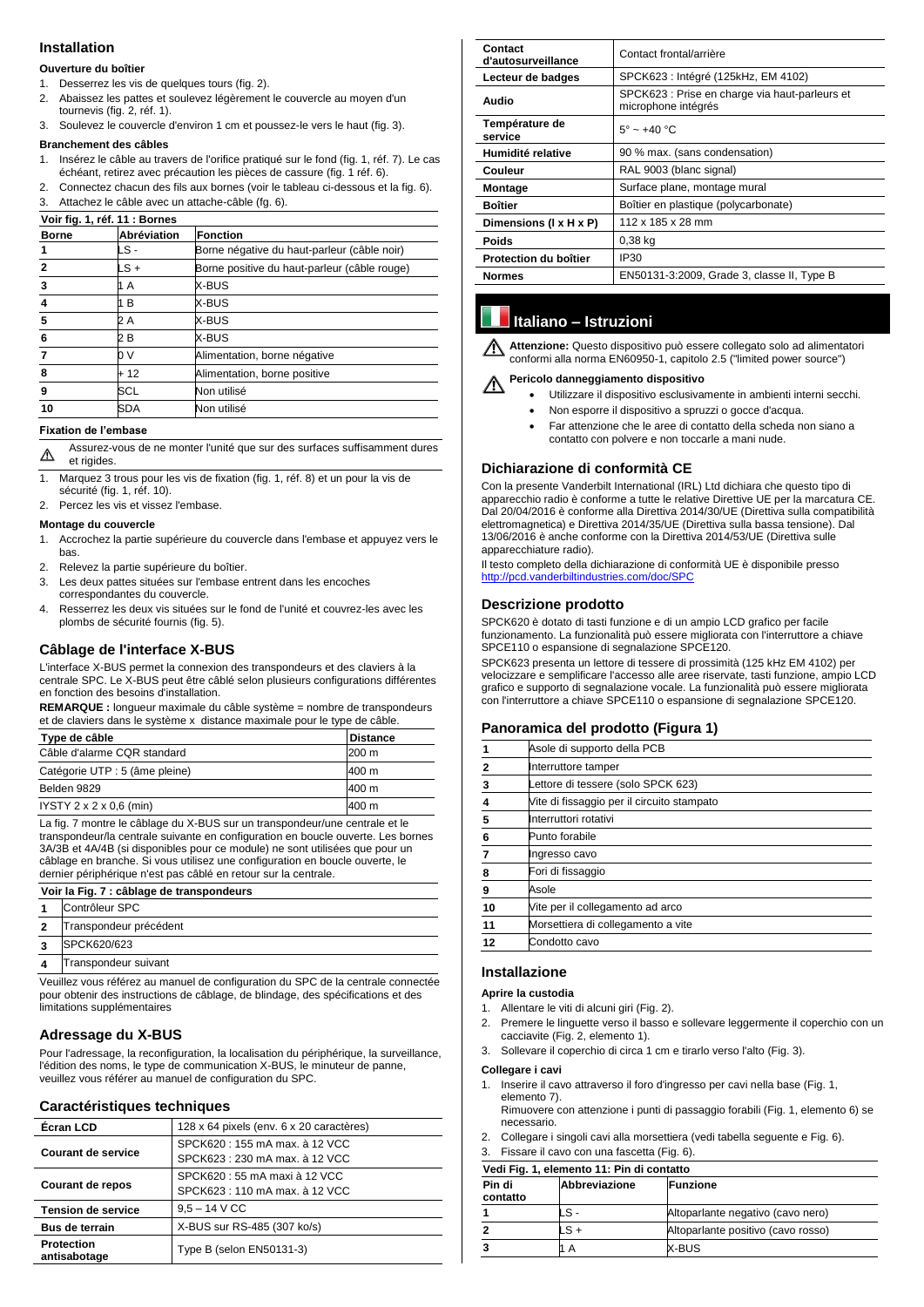|    | B    | X-BUS                  |
|----|------|------------------------|
| 5  | 2 A  | X-BUS                  |
| 6  | 2 B  | X-BUS                  |
|    | 0 V  | Alimentazione negativa |
| 8  | + 12 | Alimentazione positiva |
| 9  | SCL  | Non utilizzato         |
| 10 | SDA  | Non utilizzato         |

#### **Montaggio della base**

Accertarsi di installare l'unità solo su superfici sufficientemente resistenti e  $\Delta$ rigide.

1. Marcare i 3 fori per le viti di fissaggio (Fig. 1, elemento 8) e uno per la vite di sicurezza (Figura 1, elemento 10).

2. Praticare i fori e avvitare la base.

#### **Montare il coperchio**

- 1. Fissare la parte superiore del coperchio alla base e spingere verso il basso.
- 2. Spingere indietro la parte superiore dell'alloggiamento. Le due asole alla base corrispondono con le rientranze corrispondenti nel coperchio.
- 3. Serrare le due viti sul lato inferiore dell'unità e sigillarle con le coperture incluse nella confezione (Fig. 5).

# **Collegamento dell'interfaccia X-BUS**

L'interfaccia X-BUS consente la connessione di espansioni e tastiere al controllore SPC. L'X-BUS può essere collegato in un vasto numero di configurazioni diverse in base ai requisiti d'installazione.

**NOTA:** Lunghezza cavo massima del sistema = numero di espansioni e tastiere nel sistema x distanza massima per tipo di cavo.

| Tipo di cavo                        | <b>Distanza</b> |
|-------------------------------------|-----------------|
| Cavo allarme standard CQR           | 200 m           |
| Categoria UTP: 5 (anima piena)      | 400 m           |
| Belden 9829                         | 400 m           |
| IYSTY $2 \times 2 \times 0.6$ (min) | 1400 m          |

La figura 7 mostra il collegamento dell'X-BUS ad un'espansione/controllore e la seguente espansione/controllore nella configurazione a catena. I terminali 3A/3B e 4A/4B (se disponibili per questo modulo) sono impiegati solo per utilizzare una tecnica di cablaggio derivata. Se si usa una configurazione a catena, l'ultimo dispositivo non è collegato al controllore.

#### **Vedi Fig. 7: Cablaggio di espansioni**

- **1** Controllore SPC
- **2** Espansione anteriore
- **3** SPCK620/623
- **4** Espansione successiva

Per ulteriori istruzioni relative a cablaggio, schermatura, specifiche tecniche e limitazioni, fare riferimento al Manuale di configurazione SPC del controllore collegato.

# **Indirizzamento X-BUS**

Per ulteriori informazioni su indirizzamento, riconfigurazione, posizione del dispositivo, monitoraggio, modifica dei nomi, tipo di comunicazione X-BUS, temporizzatore di guasto, fare riferimento al Manuale di configurazione SPC.

#### **Specifiche tecniche**

| 128 x 64 pixel (circa 6 x 20 caratteri)                          |  |
|------------------------------------------------------------------|--|
| SPCK620: Max. 155 mA a 12 VCC                                    |  |
| SPCK623: Max. 230 mA a 12 VCC                                    |  |
| SPCK620: Max. 55 mA a 12 VCC                                     |  |
| SPCK623: Max, 110 mA a 12 VCC                                    |  |
| $9.5 - 14$ VCC                                                   |  |
| X-BUS su RS-485 (307 kb/s)                                       |  |
| Tipo B (per EN50131-3)                                           |  |
| Tamper anteriore / posteriore                                    |  |
| SPCK623: integrato (125kHz, EM 4102)                             |  |
| SPCK623: supportato tramite altoparante integrato<br>e microfono |  |
| tra 5 $\degree$ C e +40 $\degree$ C                              |  |
| Max. 90 % (senza condensa)                                       |  |
| RAL 9003 (bianco segnale)                                        |  |
| Superficie piatta, montaggio a parete                            |  |
| Alloggiamento in plastica (policarbonato)                        |  |
| 112 x 185 x 28 mm                                                |  |
| $0,38$ kg                                                        |  |
| <b>IP30</b>                                                      |  |
| EN50131-3:2009, grado 3, classe II, Tipo B                       |  |
|                                                                  |  |

**Nederlands – Instructies**

**Let op:** Sluit dit apparaat alleen aan op voedingseenheden die voldoen aan EN60950-1, hoofdstuk 2.5 ("limited power source").

#### **Risico op schade aan het apparaat**

- Gebruik het apparaat alleen binnenshuis en in droge omgevingen.
- Stel het apparaat niet bloot aan druip- of spatwater.
- Laat de contactoppervlakken van de kaart niet stoffig worden en raak deze niet aan met blote handen.

# **EU-compatibiliteitsverklaring**

Hiermee verklaart Vanderbilt International (IRL) Ltd dat dit type radioapparatuur voldoet aan alle toepasselijke EU-richtlijnen voor CE-markering. Vanaf 20-04-2016 voldoet het aan richtlijn 2014/30/EU (Richtlijn Elektromagnetische compatibiliteit) en richtlijn 2014/35/EU (Laagspanningsrichtlijn). Vanaf 13-06-2016 voldoet het ook aan richtlijn 2014/53/EU (Richtlijn Radioapparatuur).

De volledige tekst van de EU-conformiteitsverklaring is beschikbaar op <http://pcd.vanderbiltindustries.com/doc/SPC>

# **Productbeschrijving**

De SPCK620 is voorzien van softwaretoetsen en een grote grafische LCD voor eenvoudige bediening. De functionaliteit kan worden uitgebreid met de sleutelschakelaar SPCE110 of indicatie-uitbreiding SPCE120.

De SPCK623 is voorzien van een proximitykaartlezer (125 kHz EM 4102) om gebruikers eenvoudig toegang te verlenen, softwaretoetsen, groot grafisch LCD en ondersteuning voor gesproken meldingen. De functionaliteit kan worden uitgebreid met de sleutelschakelaar SPCE110 of indicatie-uitbreiding SPCE120.

# **Productoverzicht (Afbeelding 1)**

|    | Lippen die de printplaat vasthouden                           |
|----|---------------------------------------------------------------|
|    | Sabotageschakelaar                                            |
| 3  | Kaartlezer (alleen SPCK 623)                                  |
|    | Bevestigingsschroef voor printplaat                           |
| 5  | Draaischakelaars                                              |
| 6  | <b>Uitdrukstuk</b>                                            |
|    | Kabeldoorvoer                                                 |
| 8  | Openingen voor bevestiging                                    |
| 9  | Lippen                                                        |
| 10 | Schroef met gegolfde kop voor contact voor afbrekingscontrole |
|    | Klemmenstrook                                                 |
|    | Kabelgoot                                                     |
|    |                                                               |

## **Installatie**

#### **Behuizing openen**

- 1. Draai de schroeven met enkele slagen los (Afb. 2).
- 2. Duw de lippen in en til breng de klep voorzichtig omhoog met een schroevendraaier (Afb. 2, punt 1).
- 3. Breng de klep circa 1 cm omhoog en duw naar boven (Afb. 3).

#### **Kabels aansluiten**

- 1. Voer de kabel door de kabelopening in de basis (Afb. 1, punt 7). Verwijder zo nodig voorzichtig de uitdrukstukken (Afb. 1, punt 6).
- 2. Sluit de aders aan op de schroefaansluitingen (zie de volgende tabel en Afb. 6).
- 3. Bevestig de kabel met een kabelbinder (Afb. 6).

| Zie Afb. 1, punt 11: Contactpennen |                  |                                     |
|------------------------------------|------------------|-------------------------------------|
| Contactpen                         | <b>Afkorting</b> | <b>Functie</b>                      |
|                                    | LS -             | Luidspreker negatief (zwarte kabel) |
| 2                                  | LS +             | Luidspreker positief (rode kabel)   |
| 3                                  | 1 A              | X-bus                               |
| $\overline{\mathbf{A}}$            | B<br>1           | X-bus                               |
| 5                                  | 2 A              | X-bus                               |
| 6                                  | 2 B              | X-bus                               |
|                                    | 0 V              | Voeding negatief                    |
| 8                                  | $+12$            | Voeding positief                    |
| 9                                  | SCL              | Niet gebruikt                       |
| 10                                 | SDA              | Niet gebruikt                       |

#### **Montageplaat bevestigen**

- Monteer de eenheid alleen op een harde en stevige ondergrond.  $\triangle$
- 1. Markeer 3 gaten voor de bevestigingsschroeven (Afb.1, punt 8) en een gat voor de beveiligingsschroef (Afb. 1, punt 10).
- 2. Boor de gaten en bevestig de basis.

#### **De klep monteren**

- 1. Haak de bovenzijde van de klep in de basis en druk omlaag.
- 2. Duw het bovenste gedeelte van de behuizing terug.

De twee lippen grijpen in de corresponderende uitsparingen in de klep.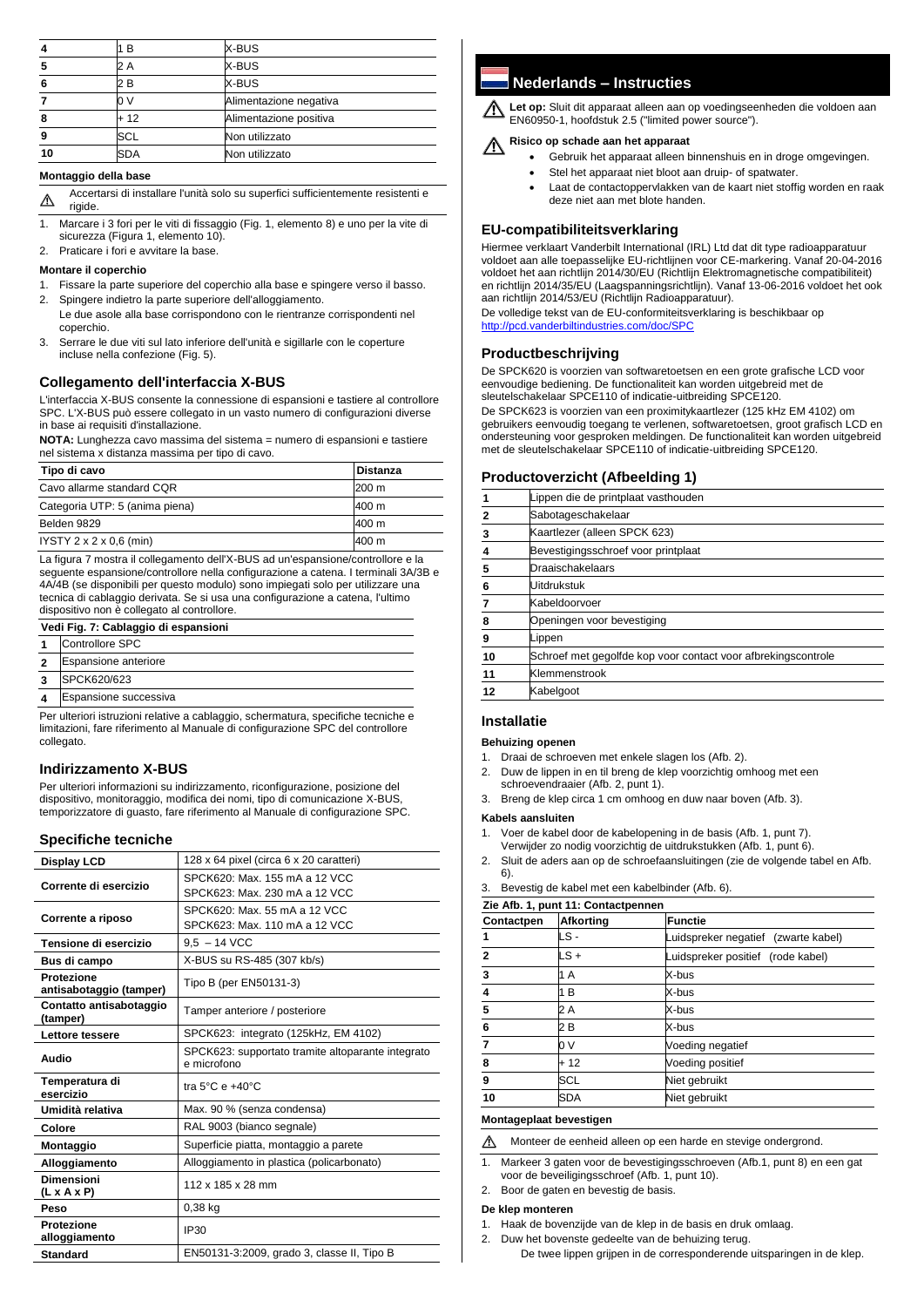3. Draai de twee schroeven op de onderzijde van de eenheid aan en verzegel deze met de meegeleverde loodjes (Afb. 5).

# **Bekabeling van X-bus-interface**

De X-bus-interface verzorgt de verbinding van uitbreidingen en bediendelen met de SPC-controller. Er zijn verschillende typologieën mogelijk voor de X-bus. Welke wordt gekozen, is afhankelijk van de vereisten van de installatie.

**OPMERKING:** Maximale kabellengte van het systeem = aantal uitbreidingen en bediendelen in het systeem x maximumafstand voor kabeltype.

| Kabeltype                           | <b>Afstand</b> |
|-------------------------------------|----------------|
| CQR-standaardalarmkabel             | 200 m          |
| UTP categorie: 5 (massieve kern)    | 400 m          |
| Belden 9829                         | 400 m          |
| IYSTY $2 \times 2 \times 0.6$ (min) | 400 m          |

In Afb. 7 ziet u de bekabeling van de X-bus naar een uitbreiding/controller en de volgende uitbreiding/controller in kanaalconfiguratie. De aansluitingen 3A/3B en 4A/4B (indien beschikbaar voor deze module) worden alleen gebruikt voor de bekabeling van een aftakking. Bij een kanaalconfiguratie wordt het laatste apparaat niet terug aangesloten op de controller.

|                         | Zie Afb. 7: Bedrading van uitbreidingen |  |  |
|-------------------------|-----------------------------------------|--|--|
|                         | <b>SPC-controller</b>                   |  |  |
| $\mathbf{2}$            | Vorige uitbreiding                      |  |  |
| $\overline{3}$          | SPCK620/623                             |  |  |
| $\overline{\mathbf{4}}$ | Volgende uitbreiding                    |  |  |

Zie de SPC Configuratiehandleiding van de aangesloten controller voor meer instructies voor de bekabeling, afscherming, specificaties en beperkingen.

#### **Risk för skada på enheten**  $\bigwedge$

# **Adressering van X-bus**

Zie de SPC Configuratiehandleiding voor informatie over adressering, reconfiguratie, plaats van apparaten, bewaking, bewerken van namen, communicatietype van de X-bus en de storingtimer.

# **Technische gegevens**

| <b>LCD-display</b>                   | 128 x 64 pixels (ongeveer 6 x 20 tekens)                           |  |
|--------------------------------------|--------------------------------------------------------------------|--|
| Bedrijfsstroom                       | SPCK620: Max. 155 mA bij 12 VDC<br>SPCK623: Max. 230 mA bij 12 VDC |  |
| <b>Ruststroom</b>                    | SPCK620: Max. 55 mA bij 12 VDC<br>SPCK623: Max. 110 mA bij 12 VDC  |  |
| <b>Bedrijfsspanning</b>              | $9,5 - 14$ VDC                                                     |  |
| <b>Veldbus</b>                       | X-bus op RS-485 (307 kb/s)                                         |  |
| <b>Beveiliging tegen</b><br>sabotage | Type B (per EN50131-3)                                             |  |
| Sabotagecontact                      | Sabotage voor / achter                                             |  |
| <b>Kaartlezer</b>                    | SPCK623: Geïntegreerd (125kHz, EM 4102)                            |  |
| Audio                                | SPCK623: Ondersteund via geïntegreerde<br>luidspreker en microfoon |  |
| Bedrijfstemperatuur                  | $5^\circ \sim +40^\circ C$                                         |  |
| Relatieve vochtigheid                | Max. 90% (niet-condenserend)                                       |  |
| Kleur                                | RAL 9003 (signaalwit)                                              |  |
| <b>Bevestiging</b>                   | Vlak oppervlak, wandmontage                                        |  |
| <b>Behuizing</b>                     | Kunststofbehuizing (polycarbonaat)                                 |  |
| Afmetingen (B x H x D)               | 112 x 185 x 28 mm                                                  |  |
| <b>Gewicht</b>                       | $0,38$ kg                                                          |  |
| <b>Beveiliging van</b><br>behuizing  | <b>IP30</b>                                                        |  |
| <b>Normen</b>                        | EN50131-3:2009, Graad 3, klasse II, Type B                         |  |

# **Svenska – Instruktioner**

**Observera:** Denna enhet får endast anslutas till strömkällor som uppfyller

kraven för EN60950-1, kapitel 2.5 ("begränsad strömkälla").

- Använd utrustningen endast inomhus och i torra omgivningar.
- Utsätt den inte för droppande eller stänkande vatten.
- Låt inte kontaktytorna på kortet bli dammiga och rör dem inte med bara händerna.

# **EC Konformitetsdeklaration**

Härmed försäkrar Vanderbilt International (IRL) Ltd att denna typ av radioutrustning överensstämmer med alla relevanta EG-direktiv för CE-märkning. Från 20/04/2016 överensstämmer den med direktiv 2014/30/EG (Direktiv om elektromagnetisk kompatibilitet) och direktiv 2014/35/EG (Direktiv om lågspänning). Från 13/06/2016 överensstämmer den även med direktiv 2014/53/EG (Direktiv om radioutrustning).

Den fullständiga texten för EG-försäkran om överensstämmelse finns på <http://pcd.vanderbiltindustries.com/doc/SPC>

# **Produktbeskrivning**

SPCK620 är försedd med programstyrda tangenter (softkeys) och en stor grafisk LCD-skärm för enkel manövrering. Funktionaliteten kan förbättras med expansionsenheterna nyckelomkopplare SPCE110 eller indikeringsenhet SPCE120.

SPCK623 är utrustad med TAG-läsare (125 kHz EM 4102) för lätt användaråtkomst, softkeys, stor grafisk LCD-skärm och stöd för röstmeddelande. Funktionaliteten kan förbättras med expansionsenheterna nyckelomkopplare SPCE110 eller indikeringsenhet SPCE120.

# **Produktbeskrivning (figur 1)**

|              | Fästen som håller kretskortet               |  |
|--------------|---------------------------------------------|--|
| $\mathbf{2}$ | Sabotagebrytare                             |  |
| 3            | Kortläsare (endast SPCK 623)                |  |
| 4            | Fastsättningsskruv för kretskort            |  |
| 5            | Vridomkopplare                              |  |
| 6            | Utgrening                                   |  |
|              | Kabelingång                                 |  |
| 8            | Fastsättningshål                            |  |
| 9            | Fästen                                      |  |
| 10           | Skruv med räfflat huvud för ljusbågskontakt |  |
| 11           | Skruvplint                                  |  |
| 12           | Kabelkanal                                  |  |
|              |                                             |  |

# **Installation**

# **Öppna höljet**

- 1. Lossa skruvarna några varv (fig. 2).
- 2. Tryck fästena nedåt och lyft höljet något med en skruvmejsel (fig. 2, objekt 1).
- 3. Lyft upp toppen av höljet ca. 1 cm och tryck upp (fig. 3).

## **Anslutning av kablar**

- 1. För in kabeln genom kabelingångshålet i basen (fig. 1, objekt 7). Ta vid behov försiktigt bort utgreningsstyckena (fig. 1, objekt 6).
- 2. Anslut kablarna till skruvplintarna (se följande tabell och fig. 6).
- 3. Fäst kablarna med ett kabelband (fig. 6).

| Se fig. 1, objekt 11: Kontaktstift |             |                                 |  |  |
|------------------------------------|-------------|---------------------------------|--|--|
| Kontaktstift                       | Förkortning | <b>Funktion</b>                 |  |  |
|                                    | LS -        | Högtalare negativ (svart kabel) |  |  |
| $\mathbf{2}$                       | LS +        | Högtalare positiv (röd kabel)   |  |  |
| 3                                  | 1 A         | X-BUS                           |  |  |
| 4                                  | 1 B         | X-BUS                           |  |  |
| 5                                  | 2 A         | X-BUS                           |  |  |
| 6                                  | 2 B         | X-BUS                           |  |  |
|                                    | 0 V         | Strömförsörjning negativ        |  |  |
| 8                                  | + 12        | Strömförsörjning positiv        |  |  |
| 9                                  | SCL         | Används ej                      |  |  |
| 10                                 | SDA         | Används ej                      |  |  |

#### **Montera basen**

Se till att du endast monterar enheten på ytor som är tillräckligt fasta och ⚠ hållbara.

- 1. Markera 3 hål för fastsättningsskruvarna (fig.1, objekt 8) och en för säkerhetsskruven (fig. 1, objekt 10).
- 2. Borra hålen och skruva fast basen.

#### **Montering av höljet**

- 1. Haka in överdelen av höljet i basen och tryck nedåt.
- 2. Skjut tillbaka den övre delen av höljet. De två fästena på basen låses fast med motsvarande fördjupningar i
- höljet. 3. Dra åt de två skruvarna i enhetens nedre del och försegla dem med hjälp av de medföljande förseglingarna (fig. 5).

4. Dra åt de två skruvarna i enhetens nedre del och försegla dem med hjälp av de medföljande förseglingarna (fig. 5).

# **Koppling av X-BUS-gränssnittet**

X-BUS-gränssnittet ansluter expansionsenheter och knappsatser till SPCkontrollenheten. Kopplingen av X-BUS kan göras på många olika sätt beroende på installationskrav.

**ANMÄRKNING:** Maximal längd för systemkabel = antal expansionsenheter och knappsatser i systemet x max avstånd för kabeltypen.

| Kabeltyp                            | Avstånd |
|-------------------------------------|---------|
| <b>CQR</b> standard larmkabel       | 200 m   |
| UTP-kategori: 5 (solid ledare)      | 400 m   |
| Belden 9829                         | 1400 m  |
| IYSTY $2 \times 2 \times 0.6$ (min) | 1400 m  |

Fig. 7 visar koppling av X-BUS till en expansions-/kontrollenhet och nästa expansions-/kontrollenhet i kedjekonfiguration. Terminalerna 3A/3B och 4A/4B (om dessa finns för denna modul) används bara när man använder kabelförgrening. Vid användning av kedjekonfiguration kopplas den sista enheten inte tillbaka till kontrollenheten.